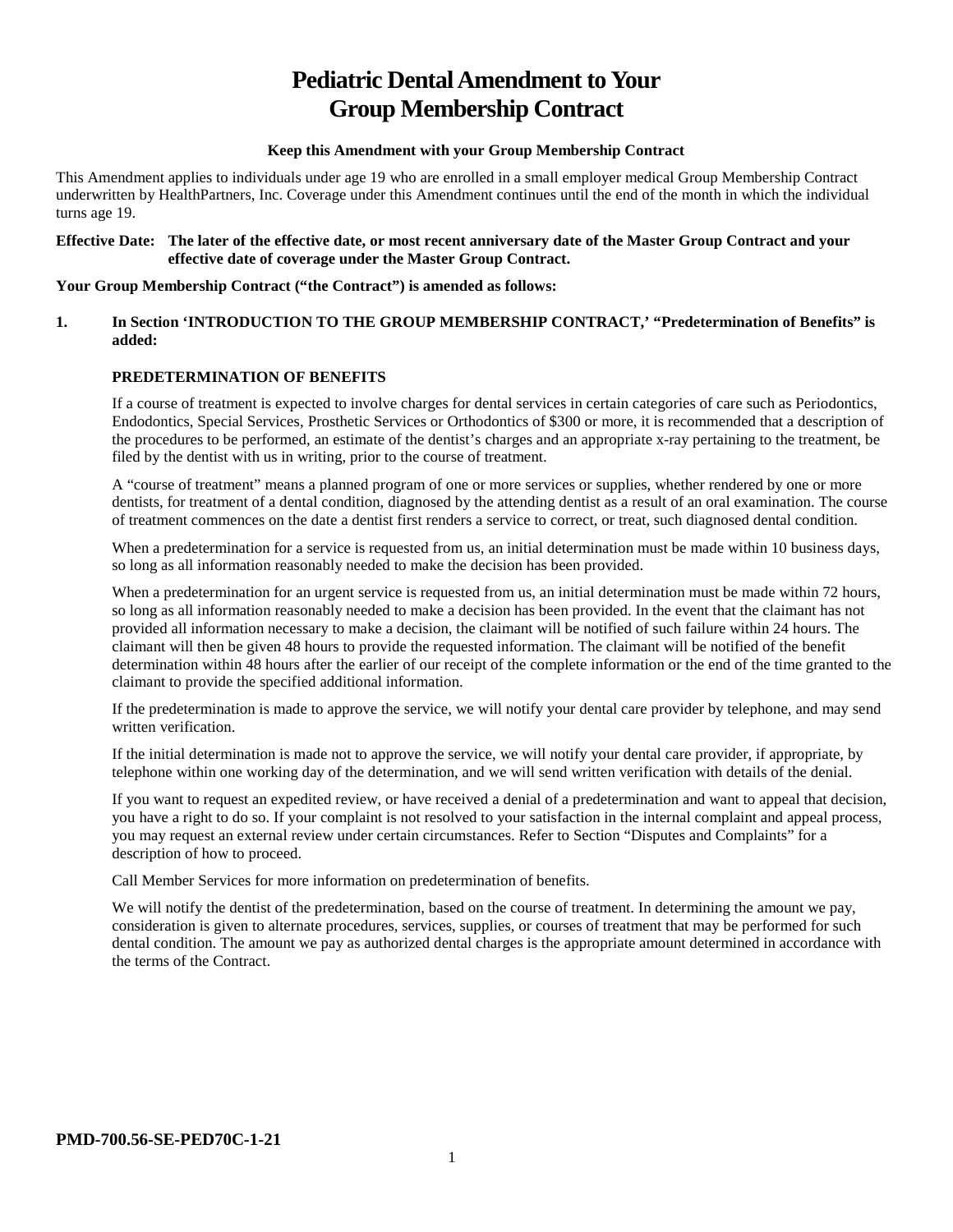If a description of the procedures to be performed, and an estimate of the dentist's charges are not submitted in advance, we reserve the right to make a determination of benefits payable, taking into account alternate procedures, services, supplies or courses of treatment, based on accepted standards of dental practice.

Predetermination for services to be performed is limited to services performed within 90 days from the date such course of treatment was approved by us. Additional services required after 90 days may be submitted in writing, as a new course of treatment, and approved on the same basis as the prior plan.

#### **2. In Section 'DEFINITIONS OF TERMS USED,' the following definitions are added:**

**Clinically Accepted Dental Services.** These are techniques or services, accepted for general use, based on risk/benefit implications (evidence based). Some clinically accepted techniques are approved only for limited use, under specific circumstances.

**Consultations**. These are diagnostic services provided by a dentist or dental specialist other than the practitioner who is providing treatment.

**Cosmetic Care.** These are dental services to improve appearance, without treatment of a related illness or injury.

**Customary Restorative Materials.** These are amalgam (silver fillings), glass ionomer and intraorally cured acrylic resin and resin-based composite materials (white fillings).

**Date of Service.** This is generally the date the dental service is performed. For prosthetic, or other special restorative procedures, the date of service is the date impressions were made for final working models. For endodontic procedures, date of service is the date on which the root canal was first entered for the purpose of canal preparation.

**Dentally Necessary.** This is care which is limited to diagnostic examination, treatment, and the use of dental equipment and appliances and which is required to prevent deterioration of dental health, or to restore dental function. The member's general health condition must permit the necessary procedure(s). Decisions about dental necessity are made by HealthPartners' dental directors or their designees.

**Dentist.** This is a professionally degreed doctor of dental surgery or dental medicine who lawfully performs a dental service in strict accordance with governmental licensing privileges and limitations.

**Elective Procedures.** These are procedures which are available to patients but which are not dentally necessary.

**Emergency Dental Care.** These are services for an acute dental condition that would lead a prudent layperson to reasonably expect that the absence of immediate care would result in serious impairment to the dentition or would place the person's oral health in serious jeopardy.

**Endodontics.** This is the treatment of diseases of the dental pulp. Endodontics includes root canal therapy, pulp capping procedures, apexification and periapical procedures associated with root canal treatment.

**Medically Necessary Orthodontic Services.** These are comprehensive medically necessary services covered for pediatric dental members who have a severe handicapping malocclusion related to a medical condition resulting from congenital, craniofacial or dentofacial malformations involving the teeth and requiring reconstructive surgical correction in addition to orthodontic services.

**Oral Surgery.** This is routine surgery involving teeth or alveolar bone, including extraction and alveolectomy. Oral surgery may include other oral treatment and surgery, if a dentist considers it dentally necessary. Oral surgery does not include orthodontia, orthognathic surgery, and placement of dental implants or surgical care that is necessary because of a medical condition.

**Orthodontics.** This is medically necessary dental care for the correction of severe handicapping malocclusion of teeth using appliances and techniques that alter the position of teeth in the jaws.

**Orthognathic Surgery.** This is oral surgery to alter the position of the jaw bones.

**Periodontics.** This is non-surgical and surgical treatment of diseases of the gingiva (gums) and bone supporting the teeth.

**Prosthetic Services.** These are services to replace missing teeth; including the prescribing, repair, construction, replacement and fitting of fixed bridges and full or partial removable dentures.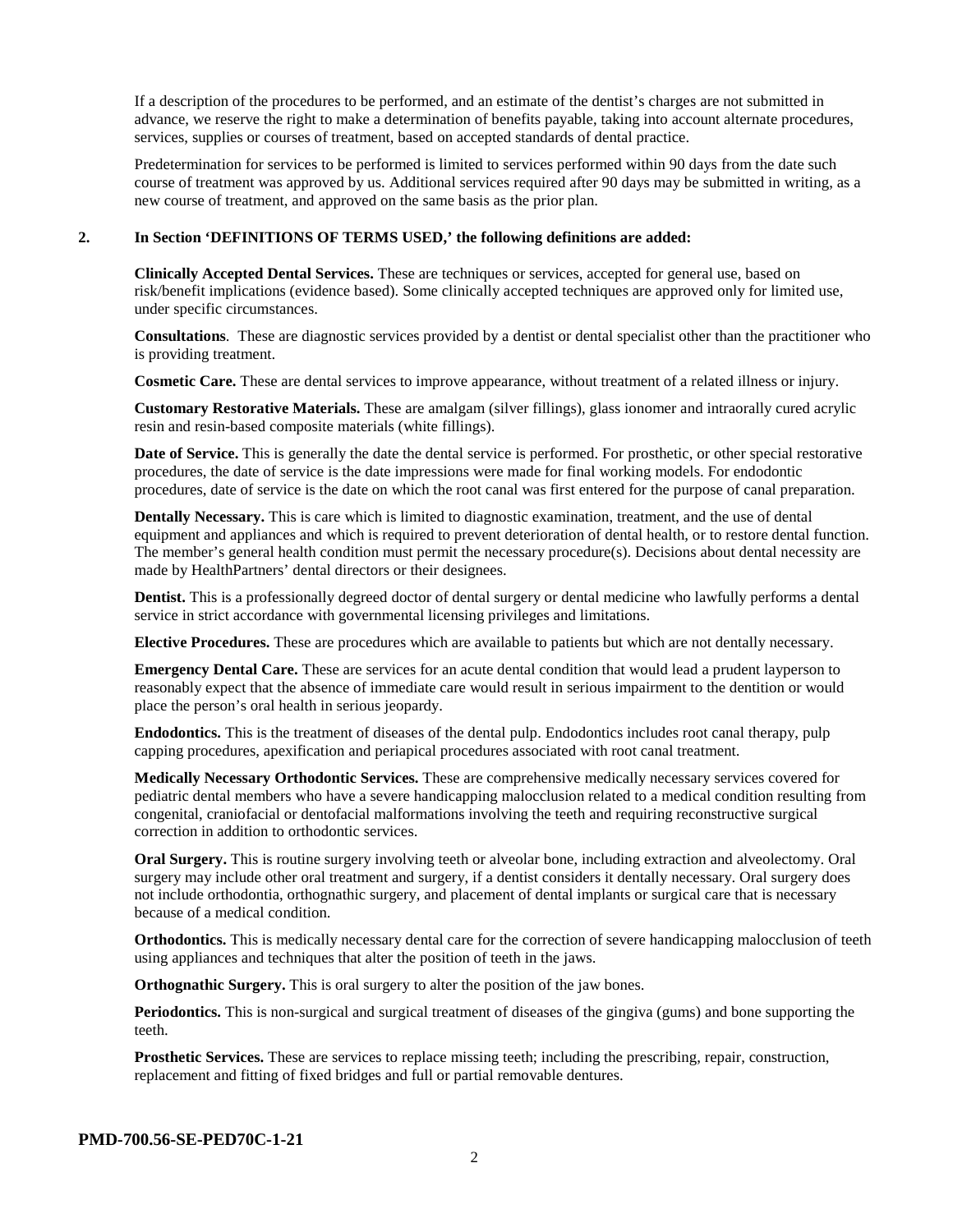## **3. The following are added to Section "SERVICES NOT COVERED," and apply only to Pediatric Dental benefits:**

- Treatment, procedures or services which are not dentally necessary and/or which are primarily educational in nature or for the vocation, comfort, convenience, appearance or recreation of the member.
- The treatment of conditions which foreseeable result from excluded services.
- For Network Benefits, treatment, procedures or services which are not provided by a network dentist or other authorized provider or are not authorized by us.
- Dental services or supplies which are performed primarily for cosmetic purposes or for the purpose of improving the appearance of your teeth. This includes tooth whitening, tooth bonding and veneers that cover the teeth. This exclusion does not apply to services for reconstructive surgery. However, to the extent that these reconstructive surgery services are paid as medical services under the Contract, they are not covered as Pediatric Dental services.
- Hospitalization or other facility charges.
- Local anesthesia or use of electronic analgesia billed as a separate procedure is not covered. Inhaled nitrous oxide is not covered. General anesthesia and intravenous sedation are not covered except as indicated in this Amendment.
- Orthodontic services, except as provided in this Amendment.
- Orthognathic surgery (surgery to reposition the jaws).
- Services which are elective, investigative, experimental or not otherwise clinically accepted.
- Procedures, appliances or restorations that are necessary to alter, restore or maintain occlusion, including but not limited to: increasing vertical dimension, replacing or stabilizing tooth structure lost by attrition (including chipping or fractures), or erosion or realigning teeth, except as covered orthodontic services provided in this Amendment. Mandibular orthopedic appliances and bite planes are also not covered.
- Procedures, appliances (other than occlusal guards, as indicated in this Amendment) or restorations for the prevention of bruxism (grinding of teeth) or clenching.
- Services for the following items:
	- o replacement of any missing, lost or stolen dental or implant-supported prosthesis. replacement or repair of orthodontic appliances.
	- o replacement of orthodontic appliances due to non-compliance.
- Services related to a prosthetic or special restorative appliance which was installed or delivered more than 60 days after termination of coverage.
- Diagnostic testing that is performed and billed as a separate procedure such as collection of microorganisms for culture, viral cultures, genetic testing for susceptibility or oral disease and caries susceptibility tests. This includes all oral pathology and laboratory testing charges.
- For non-network coverage, dental services related to the replacement of any teeth missing prior to the member's effective date under this Amendment.
- Dental services, supplies and devices not expressly covered as a benefit under this Amendment.
- Prescription drugs and medications prescribed by a dentist. This includes gingival irrigation.
- Services provided to the member which the member is not required to pay.
- The portion of a billed charge for an otherwise covered service by a non-network provider, which is in excess of our maximum amount allowed. We also do not cover charges or a portion of a charge which is either a duplicate charge for a service or charges for a duplicate service.
- Services for injury or illness either (a) arising out of an injury in the course of employment and subject to workers' compensation or similar law; or (b) for which benefits are payable without regard to fault, under coverage statutorily required to be contained in any motor vehicle or other liability insurance policy or equivalent self-insurance; or (c) for which benefits are payable under another policy of accident and health insurance, Medicare or any other governmental program.
- Except where expressly addressed in this Amendment, when multiple, acceptable treatment options exist related to a specific dental problem, we will provide benefits based upon the least costly alternative treatment. This includes inlay restorations paid as corresponding amalgam restorations.
- Services covered under the patient's medical plan, except to the extent not covered under the patient's medical plan.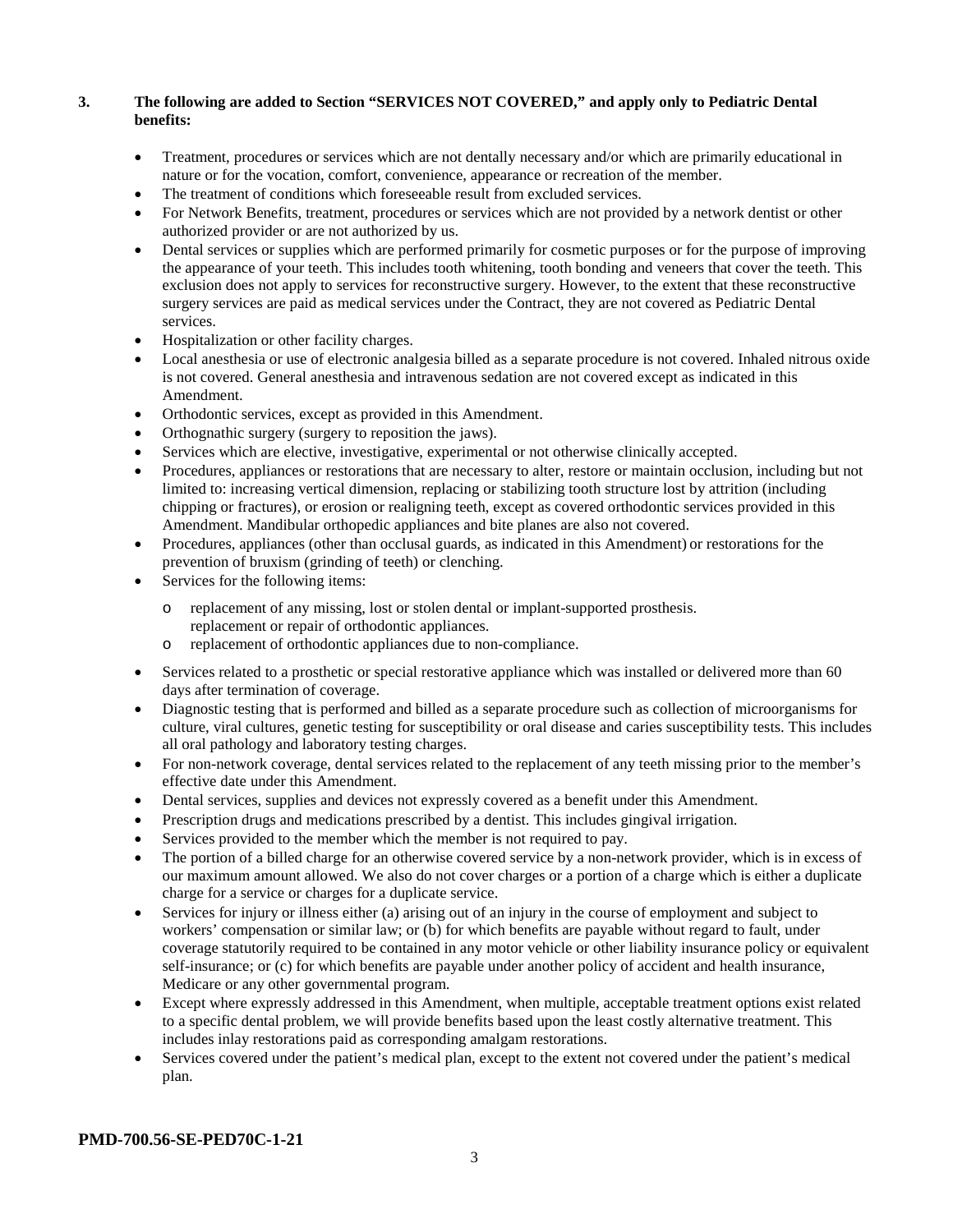- Additional charges for office visits that occur after regularly scheduled hours, missed appointments or appointments cancelled on short notice.
- Onlays, veneers or partial crowns fabricated from extraorally cured composite resin or porcelain.
- Periodontal splinting.
- Athletic mouthguards.
- Charges for infection control, sterilization and waste disposal.
- Charges for sales tax.
- Treatment, procedures, or services or drugs which are provided when you are not covered under this Amendment.
- Cone beam CT capture and interpretation.
- Harvest of bone for use in autogenous grafting procedure.
- Charges for maxillofacial prosthetics.
- Charges for case presentations for treatment planning or behavioral management.
- Charges for enamel microabrasion, odontoplasty and pulpal regeneration.
- Charges for surgical procedures for isolation of a tooth with a rubber dam.
- Non-intravenous conscious sedation and drugs to treat anxiety or pain.
- Charges for endodontic endosseous implants.
- Charges for intentional reimplantation (including necessary splinting).
- Charges for canal preparation and fitting of preformed dowel or post.
- Charges for temporary crowns for fractured teeth.
- Charges for interim or custom abutments for implants.
- Charges for rebonding, recementing and repair of fixed retainers.
- Charges for surgical placement of a temporary anchorage device.
- Charges for autogenous or nonautogenous osseous, osteoperiosteal or cartilage graft of the mandible or maxilla.
- Charges for anatomical crown exposure.
- Interim prostheses.
- Connector bars, stress breakers and precision attachments.
- Provisional pontics, crowns and retainer crowns.
- Copings.
- Oral hygiene instruction.
- Removal of fixed space maintainers.
- Hospital, home and extended care facility visits by dental providers.
- Gold foil restorations.
- Treatment for correction of malocclusion of teeth and associated dental and facial disharmonies, and posttreatment retainers, when treatment is not medically necessary.
- Maxillofacial MRI, maxillofacial ultrasound and sialoendoscopy capture and interpretation.
- Post processing of image or image sets.
- Caries risk assessment and documentation.
- Charges for unspecified procedures.
- Charges for the placement of a restorative foundation for an indirect restoration.
- Charges for periradicular services and bone grafts or other material used in conjunction with periradicular surgery.
- Non-dental administrative fees and charges including, but not limited to dental record preparation, and interest charges.
- Services related to the diagnosis and treatment of Temporomandibular Joint Dysfunction (TMD).

#### **4. The Benefits Chart is expanded to include the following:**

## **Pediatric Dental Benefits Chart**

**The Contract covers Preventive and Diagnostic Services, Basic, Special, Prosthetic and medically necessary Orthodontia Services only, for members under age 19.**

**HealthPartners agrees to cover the dental services described below. This Benefits Chart describes the level of payment that applies for each of the covered services. To be covered, dental services or items described below must be medically or dentally necessary. The date of service must be while you are enrolled in the plan.**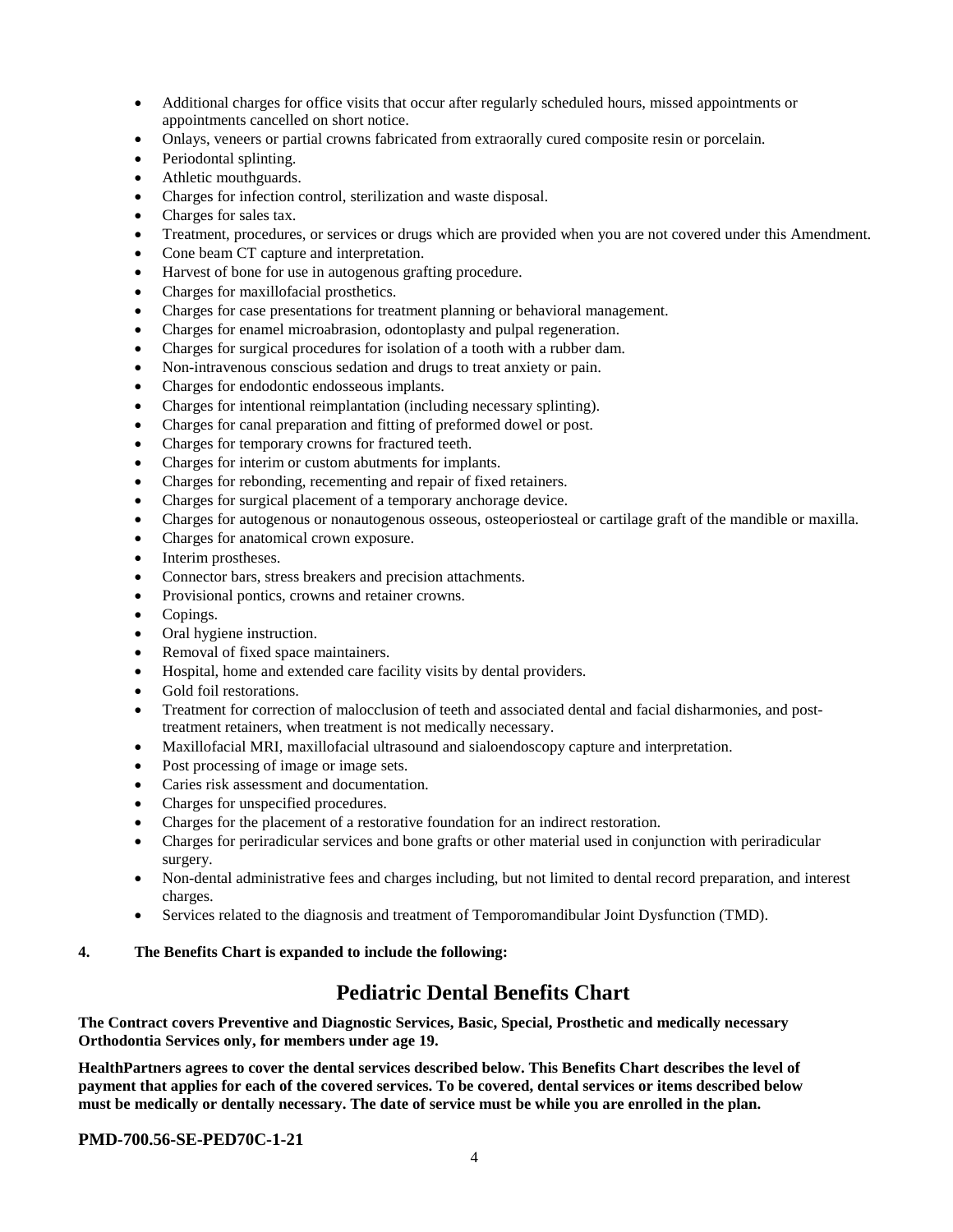**Coverage for eligible services is subject to the exclusions, limitations and other conditions of this Amendment.**

**This dental plan allows you to choose, at any time, dentists within the dental network (Network Benefits), or dentists outside of the network (Non-Network Benefits).**

**The amount that we pay for covered services is listed below. The member is responsible for the specified dollar amount and/or percentage of charges that we do not pay. Coverage may vary according to your network selection.**

**Network Benefits are underwritten by HealthPartners, Inc.. Non-Network Benefits are underwritten by HealthPartners Insurance Company.**

**When you use Non-Network providers, benefits are substantially reduced and you will likely incur significantly higher out-of-pocket expenses. A Non-Network provider does not usually have an agreement with HealthPartners to provide services at a discounted fee. In addition, Non-Network Benefits are restricted to the usual and customary amount under the definition of "Charge". The usual and customary amount can be significantly lower than a Non-Network provider's billed charges. If the Non-Network provider's billed charges are over the usual and customary amount, you pay the difference, in addition to any required deductible, copayment and/or coinsurance, and these charges do not apply to the out-of-pocket limit.**

**This plan is subject to plan and benefit changes required to maintain compliance with federal and state law. This includes, but is not limited to, benefit changes required to maintain a certain actuarial value or metal level. We may also change your deductible, coinsurance and out-of-pocket limit values on an annual basis to reflect cost of living increases.**

**These definitions apply to this Amendment.**

| <b>Calendar Year:</b>  | This is the 12-month period beginning 12:01 A.M. Central Time, on January 1, and<br>ending 12:00 A.M. Central Time of the next following December 31.                                                                                                                                                                                                                                                                                                                                                                                                                                                                                                                                                                                                                                                                                                                                                                                                                               |
|------------------------|-------------------------------------------------------------------------------------------------------------------------------------------------------------------------------------------------------------------------------------------------------------------------------------------------------------------------------------------------------------------------------------------------------------------------------------------------------------------------------------------------------------------------------------------------------------------------------------------------------------------------------------------------------------------------------------------------------------------------------------------------------------------------------------------------------------------------------------------------------------------------------------------------------------------------------------------------------------------------------------|
| Charge:                | For covered services delivered by participating network providers, this is the<br>provider's discounted charge for a given dental/surgical service, procedure or item,<br>which network providers have agreed to accept as payment in full.                                                                                                                                                                                                                                                                                                                                                                                                                                                                                                                                                                                                                                                                                                                                         |
|                        | For covered services delivered by non-network providers, this is the provider's charge<br>for a given dental/surgical service, procedure or item, up to our maximum amount<br>allowed for that service, procedure or item.                                                                                                                                                                                                                                                                                                                                                                                                                                                                                                                                                                                                                                                                                                                                                          |
|                        | Our maximum amount allowed is based on the usual and customary charge for a given<br>dental/surgical service, procedure or item. It is consistent with the charge of other<br>providers of a given service or item in the same region. You must pay for any charges<br>above the maximum amount allowed, and they do not apply to the out-of-pocket limit.                                                                                                                                                                                                                                                                                                                                                                                                                                                                                                                                                                                                                          |
|                        | To be covered, a charge must be incurred on or after the member's effective date and<br>on or before the termination date. For participating network provider charges, the<br>amount of the copayment or coinsurance, or the amount applied to the deductible, is<br>based on the agreed fee applicable to the network provider, or a reasonable estimate of<br>the cost according to a fee schedule equivalent. For non-network provider charges, the<br>amount considered as a copayment or coinsurance, or the amount applied to the<br>deductible, is based on the lesser of the billed charge and our maximum amount<br>allowed.                                                                                                                                                                                                                                                                                                                                               |
| Copayment/Coinsurance: | The specified dollar amount, or percentage, of charges incurred for covered services,<br>which we do not pay, but which a member must pay, each time a member receives<br>certain dental services, procedures or items. Our payment for those covered services or<br>items begins after the copayment or coinsurance is satisfied. Covered services or items<br>requiring a copayment or coinsurance are specified in this Benefits Chart. For<br>participating network provider charges, the amount considered as a copayment or<br>coinsurance is based on the agreed fee applicable to the network provider, or a<br>reasonable estimate of the cost according to a fee schedule equivalent. For non-<br>network provider charges, the amount considered as a copayment or coinsurance is<br>based on the lesser of the billed charge and our maximum amount allowed. A<br>copayment or coinsurance is due at the time a service is rendered, or when billed by<br>the provider. |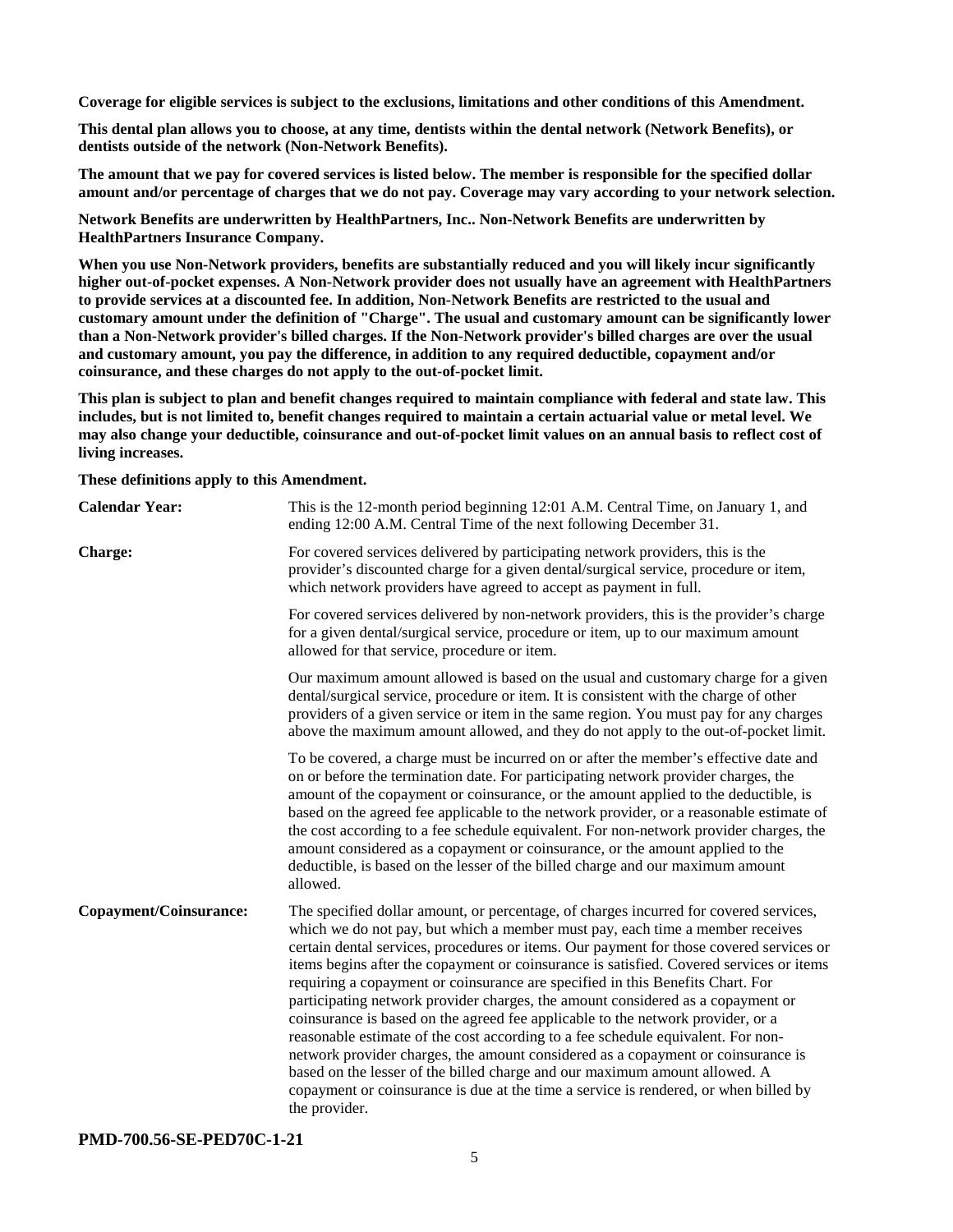| Deductible:                    | The specified dollar amount of charges incurred for covered services, which we do not<br>pay, but a member or a family has to pay first in a calendar year. Our payment for<br>those services or items begins after the deductible is satisfied. Your plan has an<br>embedded deductible. This means once a member meets the individual deductible, the<br>plan begins paying benefits for that person. If two or more members of the family meet<br>the family deductible, the plan begins paying benefits for all members of the family,<br>regardless of whether each member has met the individual deductible. However, a<br>member may not contribute more than the individual deductible towards the family<br>deductible. The amount of the charges that apply to the deductible are based on (1) the<br>agreed fee applicable to the network provider, or a reasonable estimate of the cost<br>according to a fee schedule equivalent; or (2) the lesser of the billed charge and our<br>maximum amount allowed for the non-network provider. This Benefits Chart indicates<br>which covered services are not subject to the deductible. |
|--------------------------------|--------------------------------------------------------------------------------------------------------------------------------------------------------------------------------------------------------------------------------------------------------------------------------------------------------------------------------------------------------------------------------------------------------------------------------------------------------------------------------------------------------------------------------------------------------------------------------------------------------------------------------------------------------------------------------------------------------------------------------------------------------------------------------------------------------------------------------------------------------------------------------------------------------------------------------------------------------------------------------------------------------------------------------------------------------------------------------------------------------------------------------------------------|
| <b>Out-of-Pocket Expenses:</b> | You pay the specified copayments/coinsurance and deductibles applicable for<br>particular services, subject to the out-of-pocket limit described below. These amounts<br>are in addition to the monthly premium payments.                                                                                                                                                                                                                                                                                                                                                                                                                                                                                                                                                                                                                                                                                                                                                                                                                                                                                                                        |
| <b>Out-of-Pocket Limit:</b>    | You pay the copayments/coinsurance and deductibles for covered services, to the individual<br>or family out-of-pocket limit. Thereafter we cover 100% of charges incurred for all other<br>covered services, for the rest of the calendar year. You pay amounts greater than the out-of-<br>pocket limits if any benefit maximums are exceeded.                                                                                                                                                                                                                                                                                                                                                                                                                                                                                                                                                                                                                                                                                                                                                                                                  |
|                                | Non-Network Benefits above the maximum amount allowed (see definition of "charge"<br>above) do not apply to the out-of-pocket limit.                                                                                                                                                                                                                                                                                                                                                                                                                                                                                                                                                                                                                                                                                                                                                                                                                                                                                                                                                                                                             |
|                                | You are responsible to keep track of the out-of-pocket expenses. Contact Member Services<br>for assistance in determining the amount paid by the member for specific eligible services<br>received. Claims for reimbursement under the out-of-pocket limit provisions are subject to<br>the same time limits and provisions described under the "Claims Provisions" section of the<br>Contract.                                                                                                                                                                                                                                                                                                                                                                                                                                                                                                                                                                                                                                                                                                                                                  |

## **Limits shown below are combined under your Network Benefits and Non-Network Benefits.**

## **Individual Calendar Year Deductible**

| <b>Network Benefits</b>                                                                    | <b>Non-Network Benefits</b>                                                                    |
|--------------------------------------------------------------------------------------------|------------------------------------------------------------------------------------------------|
| See your Network Benefits individual deductible<br>under your Medical Plan Benefits Chart. | See your Non-Network Benefits individual<br>deductible under your Medical Plan Benefits Chart. |

## **Family Calendar Year Deductible**

| <b>Network Benefits</b>                           | <b>Non-Network Benefits</b>                     |
|---------------------------------------------------|-------------------------------------------------|
| See your Network Benefits family deductible under | See your Non-Network Benefits family deductible |
| vour Medical Plan Benefits Chart.                 | under your Medical Plan Benefits Chart.         |

### **Individual Calendar Year Out-of-Pocket Limit**

| <b>Network Benefits</b>                                                                                 | <b>Non-Network Benefits</b>                                                                               |
|---------------------------------------------------------------------------------------------------------|-----------------------------------------------------------------------------------------------------------|
| See your Network Benefits individual out-of-<br>pocket limit under your Medical Plan Benefits<br>Chart. | See your Non-Network Benefits individual<br>out-of-pocket limit under yourMedical Plan<br>Benefits Chart. |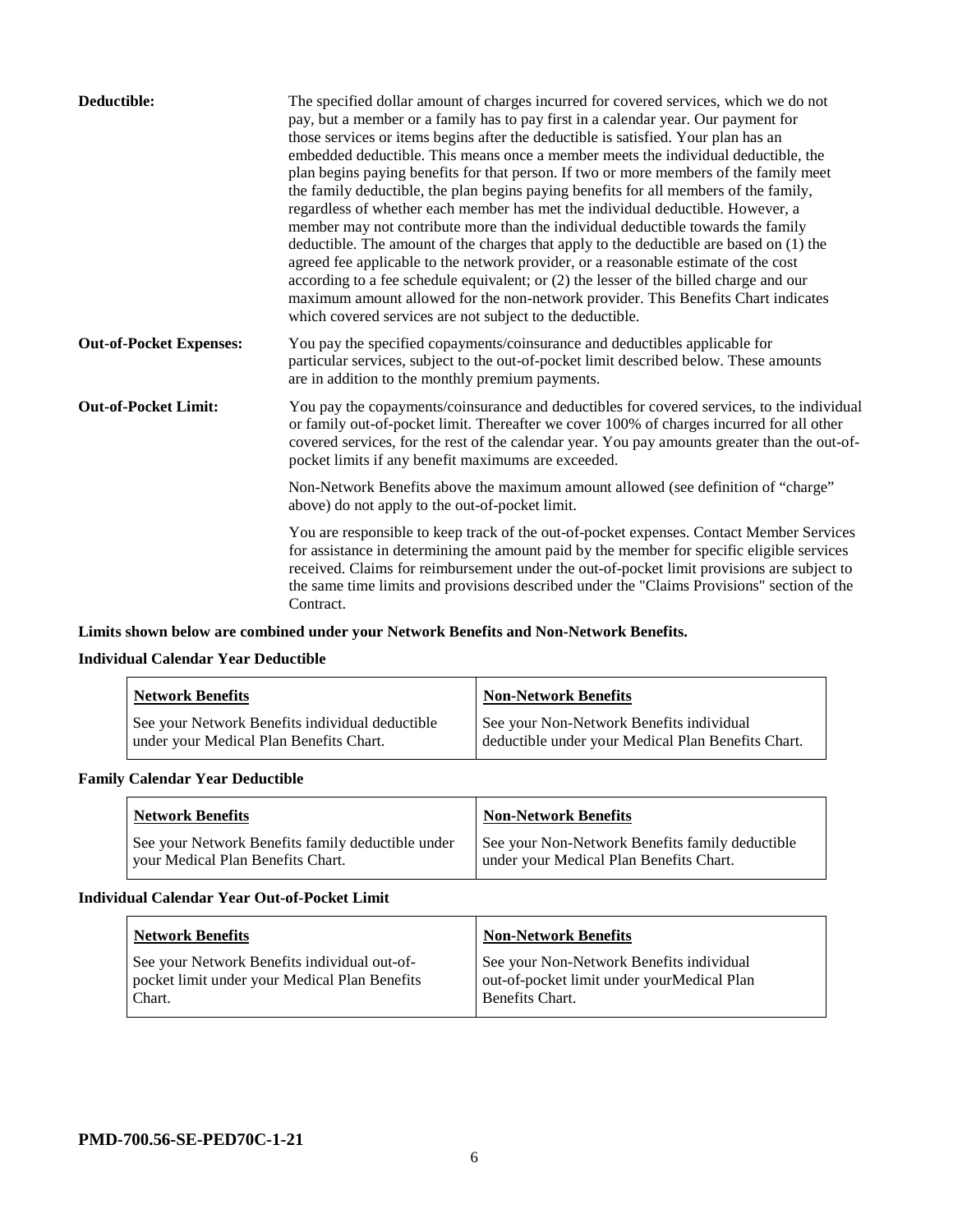| <b>Network Benefits</b>                       | <b>Non-Network Benefits</b>                  |
|-----------------------------------------------|----------------------------------------------|
| See your Network Benefits family out-of-      | See your Non-Network Benefits family out-of- |
| pocket limit under your Medical Plan Benefits | pocket limit under yourMedical Plan Benefits |
| Chart.                                        | Chart.                                       |

## **PREVENTIVE AND DIAGNOSTIC SERVICES**

#### **Covered Services:**

We cover the following preventive and diagnostic services, with certain limitations which are listed below. For this category, deductible does not apply to: Network Benefits.

#### **Routine dental care examinations for new and existing patients**

| <b>Network Benefits</b>                                               | <b>Non-Network Benefits</b>                                          |
|-----------------------------------------------------------------------|----------------------------------------------------------------------|
| 100% of the charges incurred, limited to twice each<br>calendar year. | 50% of the charges incurred, limited to twice each<br>calendar year. |

#### **Dental cleaning (prophylaxis or periodontal maintenance cleaning)**

| <b>Network Benefits</b>                                               | <b>Non-Network Benefits</b>                                           |
|-----------------------------------------------------------------------|-----------------------------------------------------------------------|
| 100% of the charges incurred, limited to twice each<br>calendar year. | 150% of the charges incurred, limited to twice each<br>calendar year. |

#### **Professionally applied topical fluoride (other than silver diamine fluoride)**

| Network Benefits                                                      | <b>Non-Network Benefits</b>                                           |
|-----------------------------------------------------------------------|-----------------------------------------------------------------------|
| 100% of the charges incurred, limited to twice each<br>calendar year. | 150% of the charges incurred, limited to twice each<br>calendar year. |

#### **Silver diamine fluoride**

| <b>Network Benefits</b>                            | <b>Non-Network Benefits</b>                             |
|----------------------------------------------------|---------------------------------------------------------|
| 100% of the charges incurred, limited to twice per | 50% of the charges incurred, limited to twice per tooth |
| tooth each calendar year.                          | each calendar year.                                     |

#### **Pit and Fissure sealant application and preventive resin restoration**

| <b>Network Benefits</b>                                                                                                        | <b>Non-Network Benefits</b>                                                                                                   |
|--------------------------------------------------------------------------------------------------------------------------------|-------------------------------------------------------------------------------------------------------------------------------|
| 100% of the charges incurred, limited to one<br>application per tooth per 36-month period, for<br>unrestored permanent molars. | 50% of the charges incurred, limited to one application<br>per tooth per 36-month period, for unrestored permanent<br>molars. |

#### **Bitewing x-rays**

| <b>Network Benefits</b>                             | Non-Network Benefits                               |
|-----------------------------------------------------|----------------------------------------------------|
| 100% of the charges incurred, limited to twice each | 50% of the charges incurred, limited to twice each |
| calendar year.                                      | calendar year.                                     |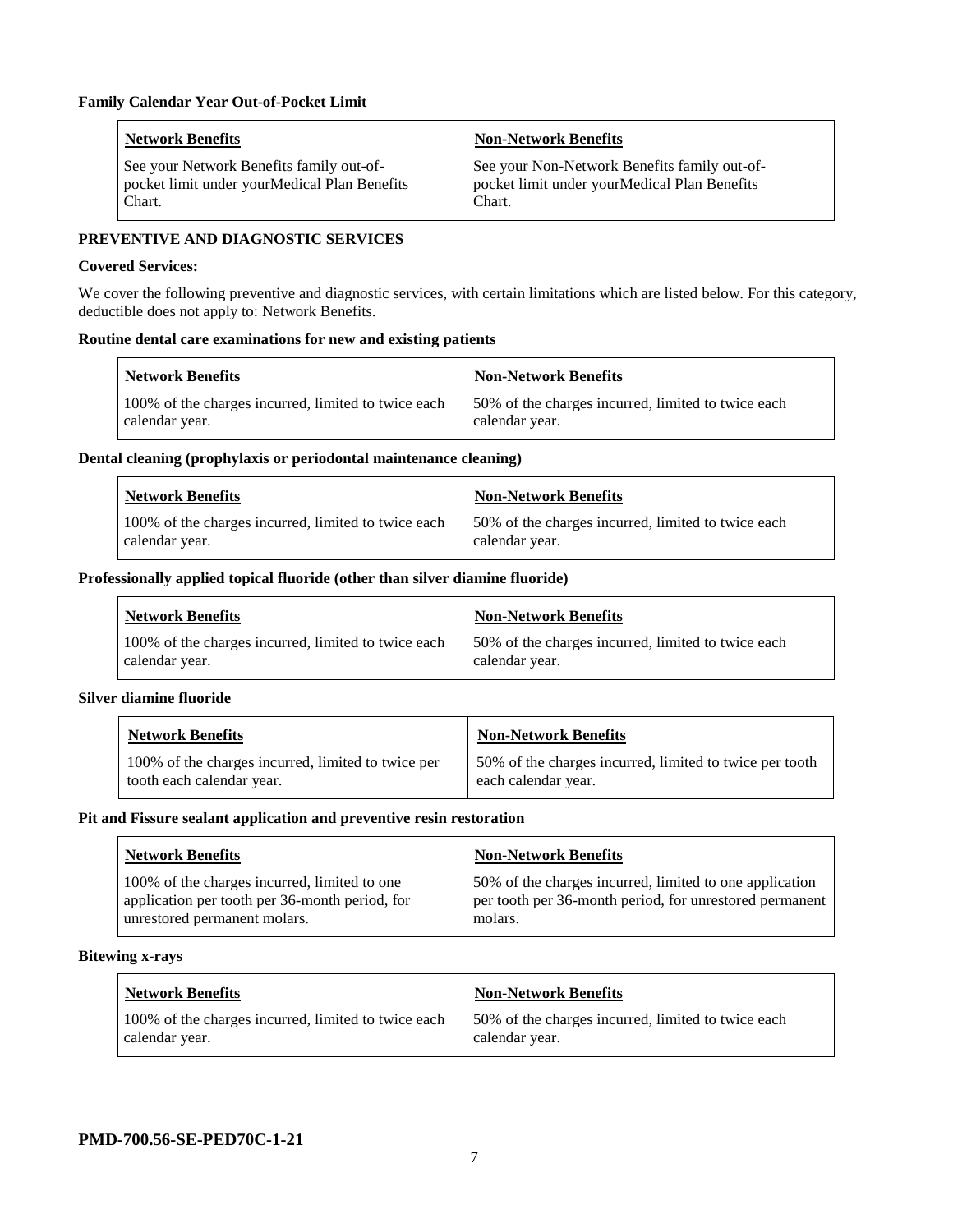#### **Full mouth or panoramic x-rays**

| <b>Network Benefits</b>                             | Non-Network Benefits                                     |
|-----------------------------------------------------|----------------------------------------------------------|
| 100% of the charges incurred, limited to once every | 50% of the charges incurred, limited to once every sixty |
| sixty months.                                       | months.                                                  |

#### **Other x-rays, except as provided in connection with orthodontic diagnostic procedures and treatment**

| <b>Network Benefits</b>       | <b>Non-Network Benefits</b>  |
|-------------------------------|------------------------------|
| 100% of the charges incurred. | 50% of the charges incurred. |

#### **Space maintainers (fixed or removable appliances designed to prevent adjacent and opposing teeth from moving)**

| Network Benefits                                     | <b>Non-Network Benefits</b>                          |
|------------------------------------------------------|------------------------------------------------------|
| 100% of the charges incurred for lost primary teeth. | 150% of the charges incurred for lost primary teeth. |

#### **Evaluations that are not routine and periodic, including: problem-focused evaluations (either limited or detailed and extensive), periodontal evaluations, and evaluations for members under the age of 3 which include counseling with the primary caregiver**

| <b>Network Benefits</b>       | <b>Non-Network Benefits</b>  |
|-------------------------------|------------------------------|
| 100% of the charges incurred. | 50% of the charges incurred. |

#### **Screening or assessments of a patient**

| <b>Network Benefits</b>                                               | <b>Non-Network Benefits</b>                                          |
|-----------------------------------------------------------------------|----------------------------------------------------------------------|
| 100% of the charges incurred, limited to twice each<br>calendar year. | 50% of the charges incurred, limited to twice each<br>calendar year. |

#### **Not Covered:**

- Diagnostic testing that is performed and billed as a separate procedure such as collection of microorganisms for culture, viral cultures, genetic testing for susceptibility or oral disease and caries susceptibility tests. This includes all oral pathology and laboratory testing charges.
- Additional charges for office visits that occur after regularly scheduled hours, office visits for observation, missed appointments or appointments cancelled on short notice.
- Cone beam CT capture and interpretation.
- Oral hygiene instruction.
- Removal of fixed space maintainers.
- Hospital, home and extended care facility visits by dental providers.
- Maxillofacial MRI, maxillofacial ultrasound and sialoendoscopy capture and interpretation.
- Post processing of image or image sets.
- Caries risk assessment and documentation.
- Charges for unspecified procedures.
- See "Services Not Covered" in item 3. of this Amendment.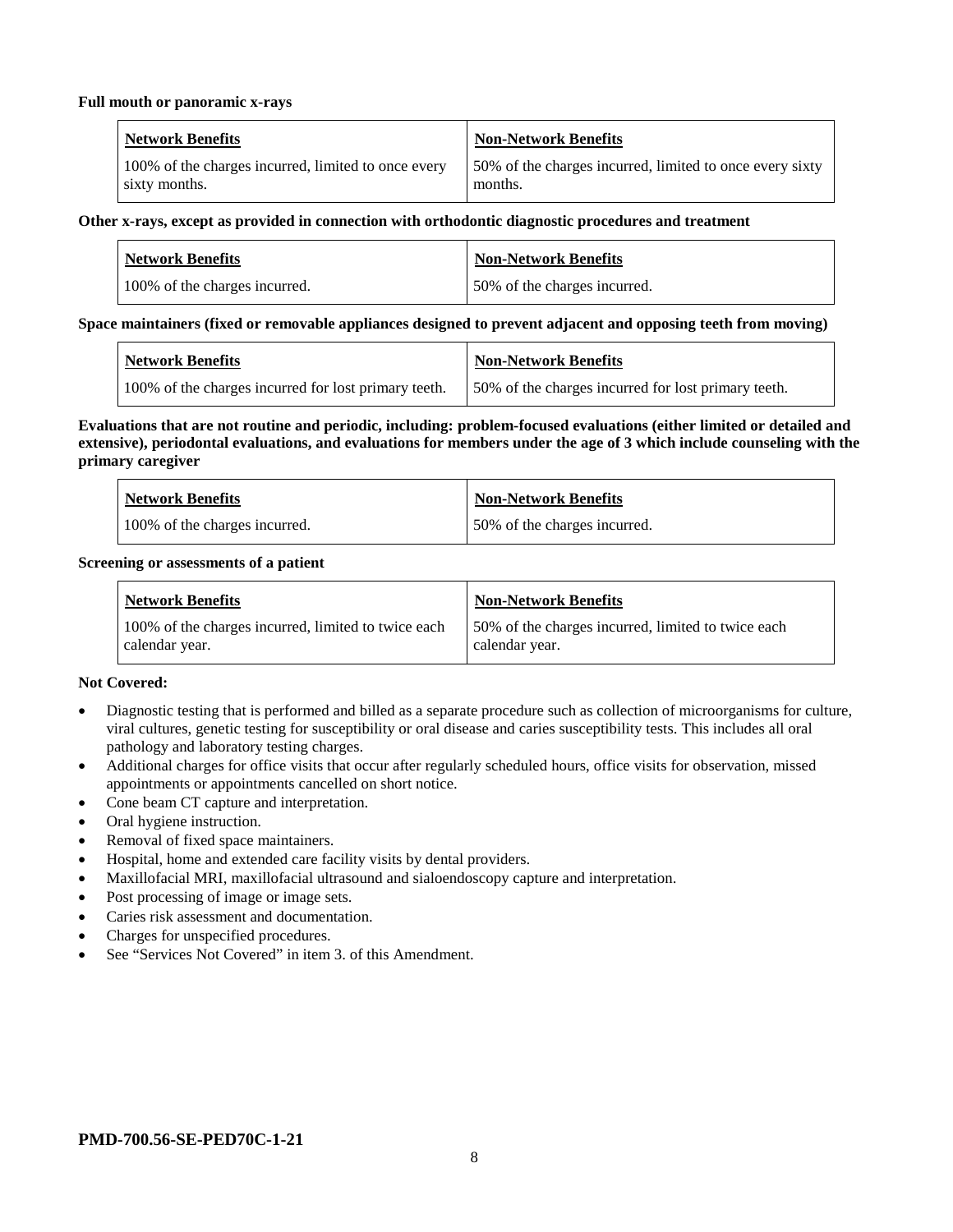#### **BASIC SERVICES**

#### **Covered Services:**

We cover the following services:

#### *Basic I Services*

## **Consultations**

| <b>Network Benefits</b>      | Non-Network Benefits          |
|------------------------------|-------------------------------|
| 70% of the charges incurred. | 150% of the charges incurred. |

#### **Emergency treatment for relief of pain**

| <b>Network Benefits</b>      | <b>Non-Network Benefits</b>  |
|------------------------------|------------------------------|
| 70% of the charges incurred. | 50% of the charges incurred. |

**Regular restorative services (fillings) other than posterior composites. Restorations using customary restorative materials and stainless steel crowns are covered, when dentally necessary due to loss of tooth structure as a result of tooth decay or fracture.**

| <b>Network Benefits</b>       | <b>Non-Network Benefits</b>  |
|-------------------------------|------------------------------|
| 170% of the charges incurred. | 50% of the charges incurred. |

**Regular restorative services (fillings)** - posterior composites (white fillings on bicuspids and molars). Restorations using customary restorative materials and preventive resin restorations are covered, when dentally necessary due to loss of tooth structure as a result of tooth decay or fracture.

| Network Benefits             | Non-Network Benefits         |
|------------------------------|------------------------------|
| 70% of the charges incurred. | 50% of the charges incurred. |

**Oral Surgery** - non-surgical extraction for the restoration of dental function. General anesthesia or intravenous sedation is covered, when dentally necessary, when provided by the attending dentist in a dental office setting and required to perform a covered dental procedure.

| Network Benefits             | <b>Non-Network Benefits</b>  |
|------------------------------|------------------------------|
| 70% of the charges incurred. | 50% of the charges incurred. |

#### **Periodontics (Gum Disease) - non-surgical treatment**

| <b>Network Benefits</b>                            | <b>Non-Network Benefits</b>                        |
|----------------------------------------------------|----------------------------------------------------|
| 70% of the charges incurred, limited to once every | 50% of the charges incurred, limited to once every |
| 24 months for non-surgical treatment.              | 24 months for non-surgical treatment.              |

#### **Endodontics I - Endodontic Pulp Therapy and Pulpotomy Services (other than pulpal regeneration)**

| Network Benefits             | Non-Network Benefits         |
|------------------------------|------------------------------|
| 70% of the charges incurred. | 50% of the charges incurred. |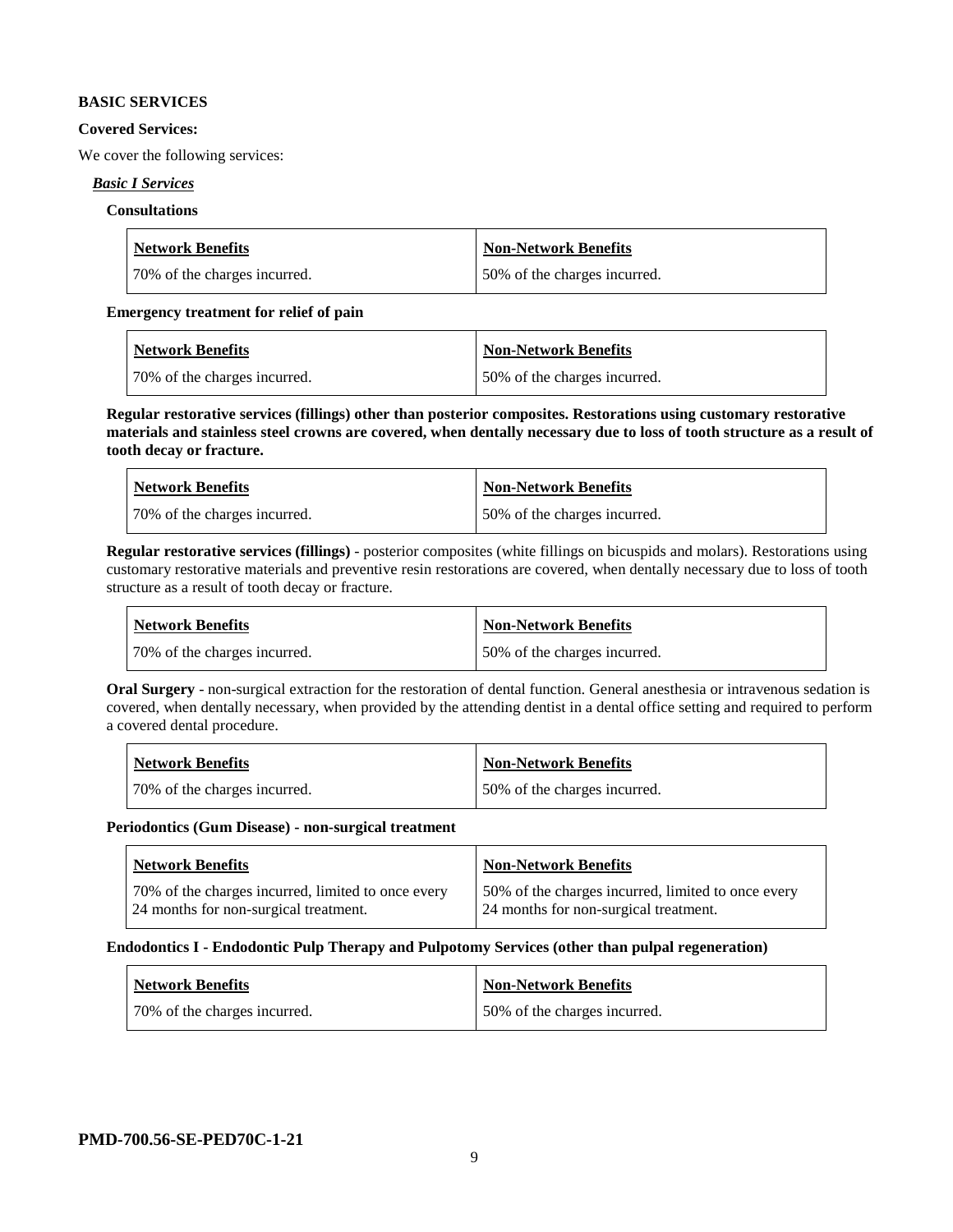#### **Endodontics II - All Other Endodontic Services (including pulpal regeneration)**

| <b>Network Benefits</b>       | <b>Non-Network Benefits</b>  |
|-------------------------------|------------------------------|
| 170% of the charges incurred. | 50% of the charges incurred. |

#### *Basic II Services*

**Oral Surgery** - other than non-surgical extraction for the restoration of dental function. Services include, but are not limited to, removal of impacted teeth, incision or drainage of abscesses and removal of exostosis. General anesthesia or intravenous sedation is covered, when dentally necessary, when provided by the attending dentist in a dental office setting and required to perform a covered dental procedure.

| Network Benefits             | <b>Non-Network Benefits</b>  |
|------------------------------|------------------------------|
| 70% of the charges incurred. | 50% of the charges incurred. |

#### **Periodontics (Gum Disease) - surgical treatment**

| <b>Network Benefits</b>                            | <b>Non-Network Benefits</b>                        |
|----------------------------------------------------|----------------------------------------------------|
| 70% of the charges incurred, limited to once every | 50% of the charges incurred, limited to once every |
| 36 months for surgical treatment.                  | 36 months for surgical treatment.                  |

#### **Limitations:**

• Collection and application of autologous blood concentrate product is limited to once every 36 months.

#### **Not Covered:**

- Periodontal splinting.
- Orthognathic surgery (surgery to reposition the jaws).
- Harvest of bone for use in autogenous grafting procedure.
- Charges for surgical procedures for isolation of a tooth with a rubber dam.
- Non-intravenous conscious sedation, and drugs to treat anxiety or pain.
- Charges for endodontic endosseous implants.
- Charges for intentional reimplantation (including necessary splinting).
- Charges for canal preparation and fitting of preformed dowel or post.
- Charges for temporary crowns for fractured teeth.
- Charges for surgical placement of a temporary anchorage device.
- Charges for autogenous or nonautogenous osseous, osteoperiosteal or cartilage graft of the mandible or maxilla.
- Charges for anatomical crown exposure.
- Charges for the placement of a restorative foundation for an indirect restoration.
- Charges for periradicular services and bone grafts or other material used in conjunction with periradicular surgery.
- Charges for unspecified procedures.
- See "Services Not Covered" in item 3, of this Amendment.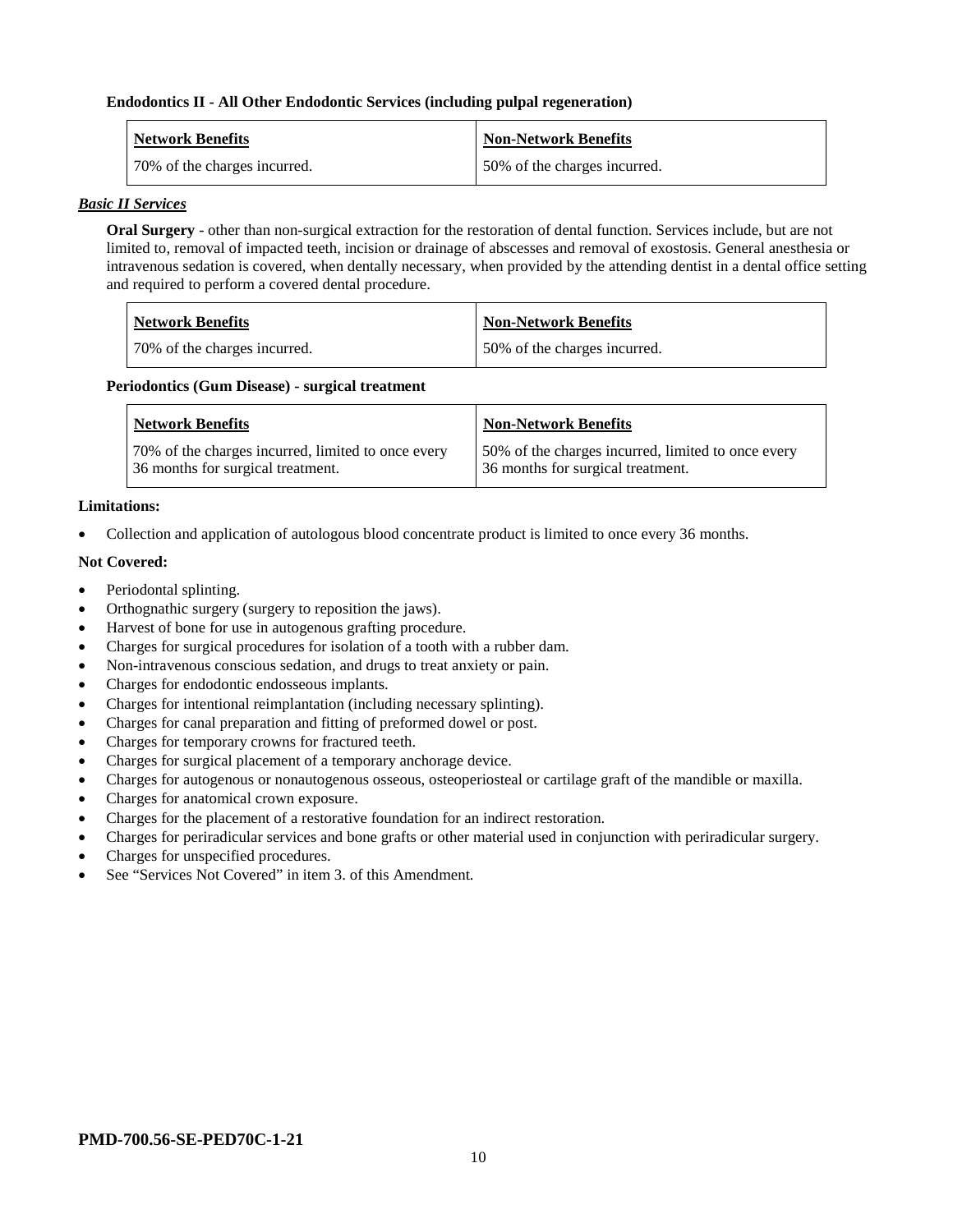## **SPECIAL SERVICES**

## **Covered Services:**

We cover the following services:

**Special Restorative Care** – extraorally fabricated or cast restorations (crowns, inlays and onlays) are covered when teeth cannot be restored with customary restorative material and when dentally necessary due to the loss of tooth structure as a result of tooth decay or fracture. If a tooth can be restored with a customary restorative material, but an onlay, crown, jacket, indirect composite or porcelain/ceramic restoration is selected, benefits will be calculated using the charge appropriate to the equivalent customary restorative material.

| Network Benefits             | <b>Non-Network Benefits</b>  |
|------------------------------|------------------------------|
| 70% of the charges incurred. | 50% of the charges incurred. |

**Repair or recementing of crowns, inlays and onlays**

| <b>Network Benefits</b>      | <b>Non-Network Benefits</b>  |
|------------------------------|------------------------------|
| 70% of the charges incurred. | 50% of the charges incurred. |

#### **Limitations:**

• Benefit for the replacement of a crown or onlay will be provided only after a five year period measured from the date on which the procedure was last provided, whether under this Amendment or not.

#### **Not Covered:**

- Gold foil restorations.
- Onlays, veneers or partial crowns fabricated from extraorally cured composite resin or porcelain
- Charges for unspecified procedures.
- See "Services Not Covered" in item 3. of this Amendment.

#### **PROSTHETIC SERVICES**

## **Covered Services:**

We cover the following services:

**Bridges** - initial installation of fixed bridgework to replace missing natural teeth, replacement of an existing fixed bridgework by a new bridgework, the addition of teeth to an existing bridgework, and repair or recementing of bridgework are covered. A given prosthetic appliance for the purpose of replacing an existing appliance will be provided when satisfactory evidence is presented that the new prosthetic appliance is required to replace one or more teeth extracted after the existing bridgework was installed.

| <b>Network Benefits</b>      | <b>Non-Network Benefits</b>  |
|------------------------------|------------------------------|
| 70% of the charges incurred. | 50% of the charges incurred. |

**Dentures -** initial installation of full removable dentures to replace missing natural teeth and adjacent structures and adjustments during the six-month period following installation are covered. If a satisfactory result can be achieved through the utilization of standard procedures and materials but a personalized appliance is selected, or one which involves specialized techniques, the charges appropriate to the least costly appliance are covered. Replacement of an existing full removable denture by a new denture is covered. A given prosthetic appliance for the purpose of replacing an existing appliance will be provided when satisfactory evidence is presented that the new prosthetic appliance is required to replace one or more teeth extracted after the existing denture was installed. Repair of dentures, or relining or rebasing of dentures more than six months after installation of an initial or replacement denture are covered.

| <b>Network Benefits</b>      | <b>Non-Network Benefits</b>  |
|------------------------------|------------------------------|
| 70% of the charges incurred. | 50% of the charges incurred. |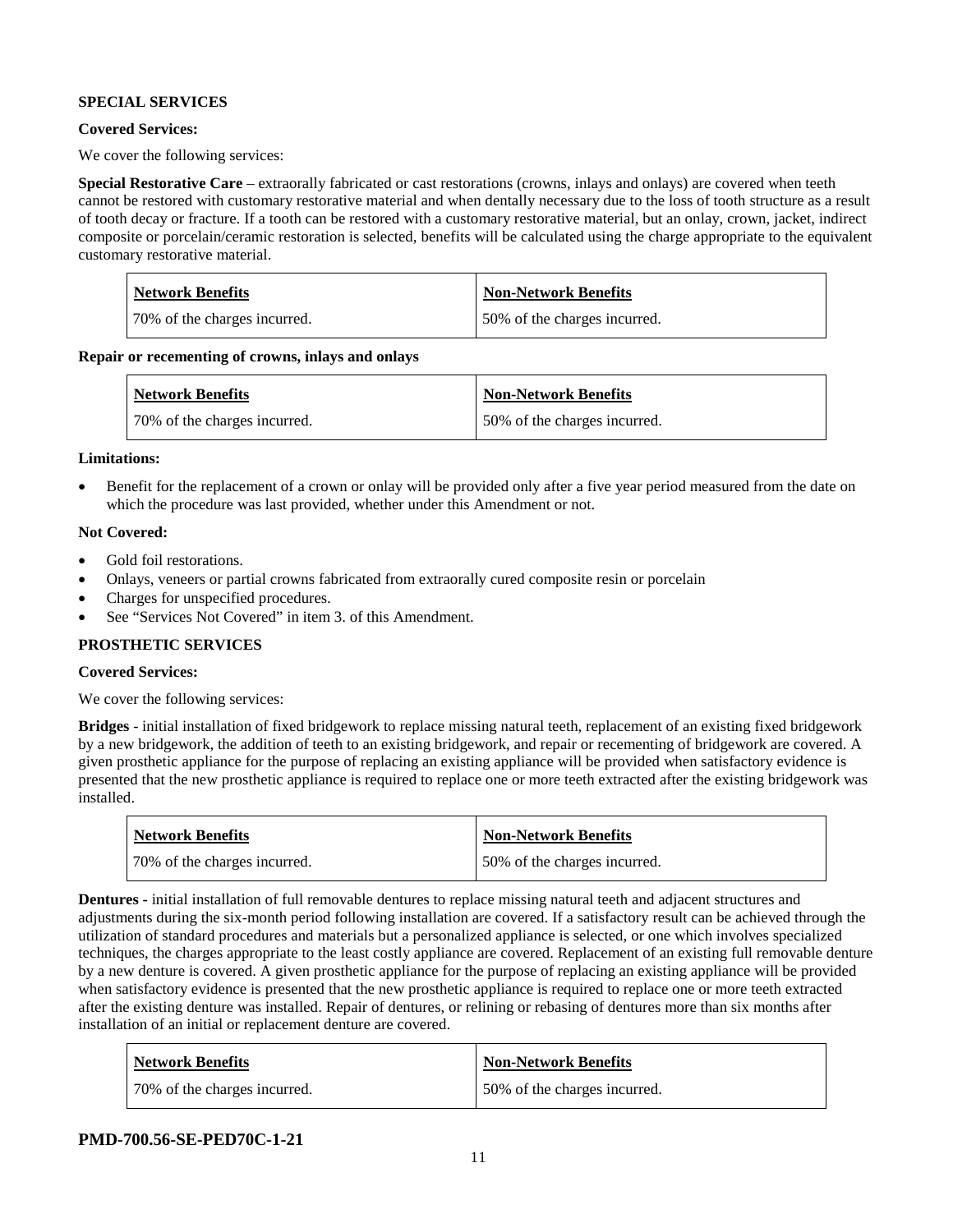**Partial Dentures** - Surveyed crowns which are not restorative but which are dentally necessary to facilitate the placement of a removable partial denture are covered. Initial installation of partial removable dentures to replace missing natural teeth and adjacent structures and adjustments during the six-month period following installation are covered. If a satisfactory result can be achieved by a standard cast chrome or acrylic partial denture, but a more complicated design is selected, the charges appropriate to the least costly appliance are covered. Replacement of an existing partial denture by a new denture, or the addition of teeth to an existing partial removable denture is covered. A given prosthetic appliance for the purpose of replacing an existing appliance will be provided when satisfactory evidence is presented that the new prosthetic appliance is required to replace one or more teeth extracted after the existing denture was installed. Repair of dentures, or relining or rebasing of dentures more than six months after installation of an initial or replacement denture are covered.

| <b>Network Benefits</b>      | Non-Network Benefits         |
|------------------------------|------------------------------|
| 70% of the charges incurred. | 50% of the charges incurred. |

**Occlusal guards** – occlusal guards for the treatment of bruxism are covered, including repair and relining of occlusal guards.

| <b>Network Benefits</b>      | <b>Non-Network Benefits</b>  |
|------------------------------|------------------------------|
| 70% of the charges incurred. | 50% of the charges incurred. |

#### **Tissue Conditioning**

| <b>Network Benefits</b>      | Non-Network Benefits         |
|------------------------------|------------------------------|
| 70% of the charges incurred. | 50% of the charges incurred. |

#### **Limitations:**

- Benefit for replacement of a prosthetic appliance will be provided only (a) if the existing appliance cannot be made serviceable, and (b) after a 5 year period measured from the date on which it was installed, whether under this Amendment or not.
- Occlusal guards are limited to one every 12 months, for members age 13 or older.

#### **Not Covered:**

- Services for replacement of any missing, lost or stolen dental or implant-supported prosthesis.
- Services related to a prosthetic appliance which was installed or delivered more than 60 days after termination of coverage.
- Interim prostheses.
- Connector bars, stress breakers and precision attachments.
- Provisional pontics, crowns and retainer crowns.
- Copings.
- Charges for unspecified procedures.
- See "Services Not Covered" in item 3. of this Amendment.

#### **DENTAL IMPLANT SERVICES**

#### **Covered Services:**

#### We cover, **if dentally necessary**:

- the surgical placement of an implant body to replace missing natural teeth;
- removal and replacement of an implant body that is not serviceable and cannot be repaired after a period of at least five years from the date that the implant body was initially placed;
- initial installation of implant-supported prosthesis (crowns, bridgework and dentures) to replace missing teeth;
- replacement of an existing implant-supported prosthesis by a new implant-supported prosthesis, or the addition of teeth to an existing implant-supported prosthesis. We will replace an existing implant-supported prosthesis when satisfactory evidence is presented that (a) the new implant-supported prosthesis is required to replace one or more teeth extracted after the existing implant-supported prosthesis was installed, or (b) the existing implant-supported prosthesis cannot be made serviceable;
- repair of implant-supported prosthesis;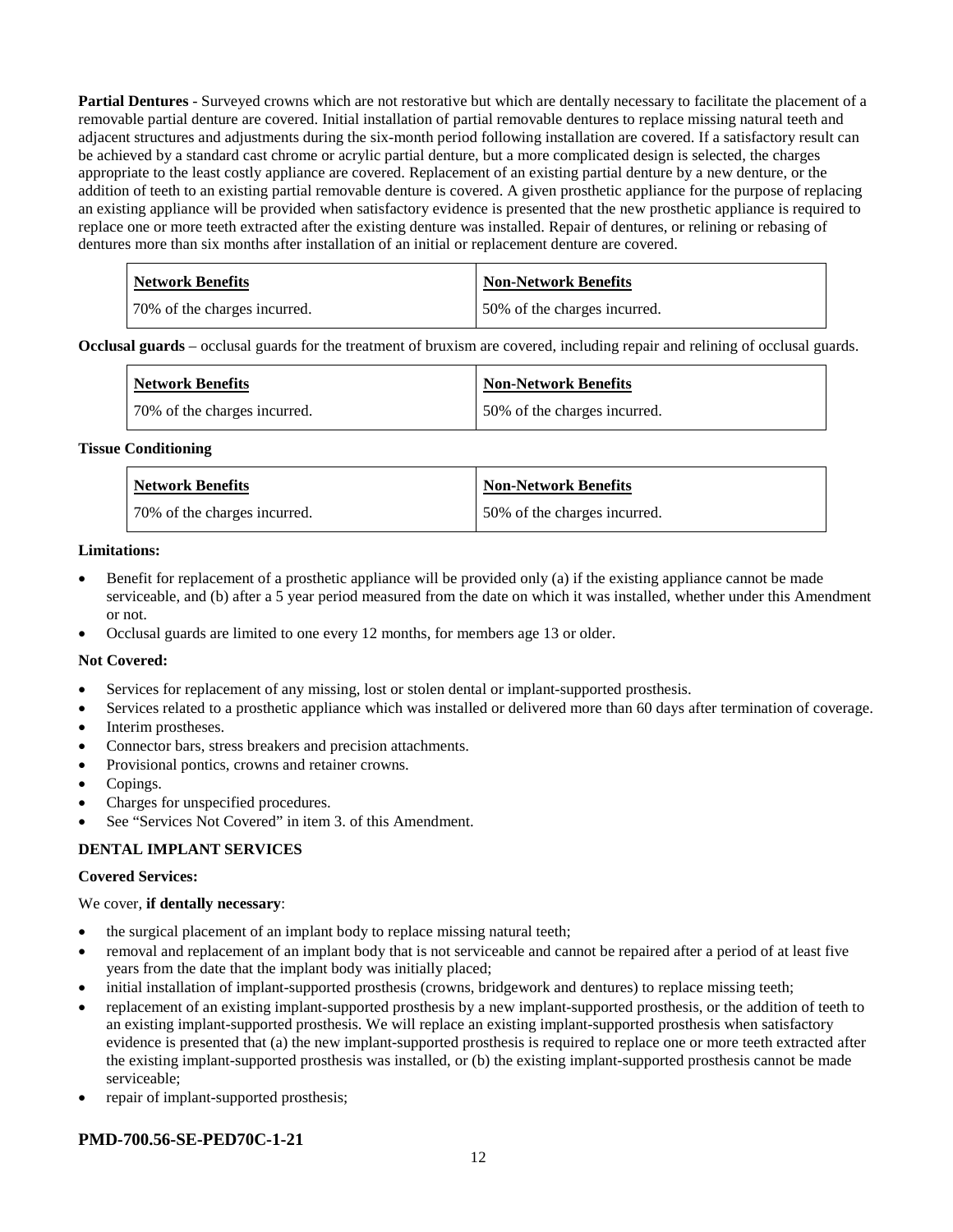other related implant services.

**Decisions about dental necessity are made by HealthPartners**' **dental directors, or their designees. If the dental directors or their designees determine that a tooth or an arch can be restored with a standard prosthesis or restoration, no benefits will be allowed for the individual implant or implant procedure. For the second phase of treatment (the prosthodontics phase of placing the implant crown, bridge, denture or partial denture), we will base benefits on the least costly, professionally acceptable alternative treatment.**

| <b>Network Benefits</b>      | <b>Non-Network Benefits</b>  |
|------------------------------|------------------------------|
| 70% of the charges incurred. | 50% of the charges incurred. |

## **Limitations:**

- Benefit for replacement of an existing implant-supported prosthesis that cannot be made serviceable will be provided only after a five year period measured from the date that the implant-supported prosthesis was initially placed, whether under this Amendment or not.
- Endosteal implants, surgical placement of an interim implant body, eposteal implants, transolsteal implants (including hardware), implant-supported complete or partial dentures, connecting bars, abutments, implant-supported crowns, and abutment supported retainers are limited to once every 5 years.
- Radiographic/surgical implant indexing is limited to once every 5 years.

## **Not Covered:**

- Charges for interim abutments or custom abutments, including placement.
- Charges for unspecified procedures.
- See "Services Not Covered" in item 3. of this Amendment.

## **EMERGENCY DENTAL CARE SERVICES**

#### **Covered Services:**

We cover emergency dental care provided by network or non-network providers to the same extent as eligible dental services specified above and subject to the same deductibles, percentages and maximums.

| <b>Network Benefits</b>                                                                                                                                                             | <b>Non-Network Benefits</b>                                                       |
|-------------------------------------------------------------------------------------------------------------------------------------------------------------------------------------|-----------------------------------------------------------------------------------|
| Coverage level is the same as corresponding Network   Coverage level is the same as corresponding Non-<br>Benefits, depending on the type of service provided,<br>such as fillings. | Network Benefits, depending on the type of service<br>provided, such as fillings. |

#### **Not Covered:**

See "Services Not Covered" in item 3. of this Amendment.

#### **CLEFT LIP AND CLEFT PALATE SERVICES**

#### **Covered Services For Dependent Children:**

We cover dental services for treatment of cleft lip and cleft palate. Orthodontic treatment of cleft lip and cleft palate will be covered only if it meets the Covered Services criteria under "Orthodontic Services" below.

| <b>Network Benefits</b>                              | <b>Non-Network Benefits</b>                           |
|------------------------------------------------------|-------------------------------------------------------|
| Coverage level is the same as corresponding Network  | Coverage level is the same as corresponding Non-      |
| Benefits, depending on the type of service provided, | Network Benefits, depending on the type of service    |
| such as Basic Services, Special Services or          | provided, such as Basic Services, Special Services or |
| Orthodontic Services, if applicable.                 | Orthodontic Services, if applicable.                  |

#### **Limitations:**

• To the extent that these services are covered under the medical services, they are not covered as Pediatric Dental services.